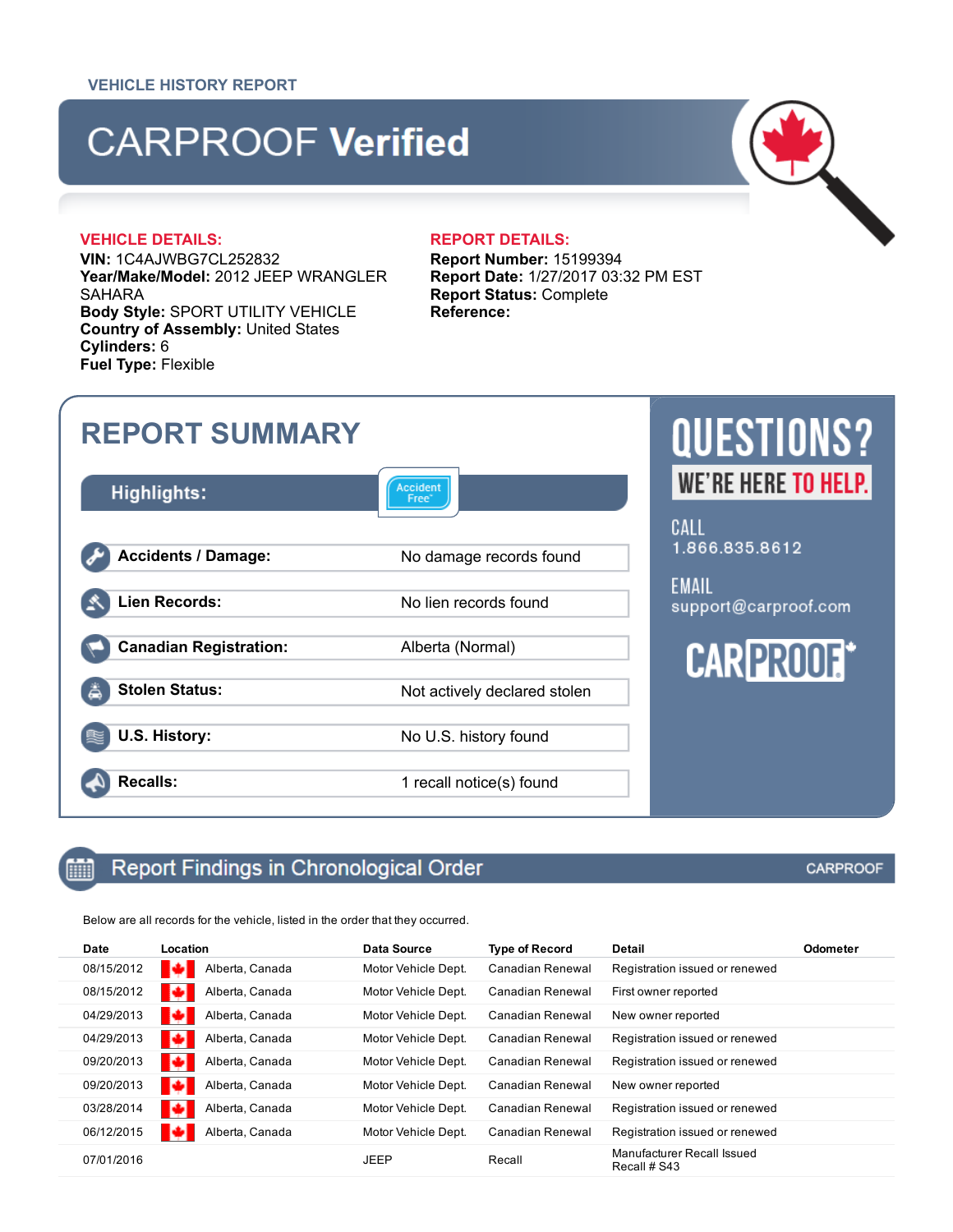<span id="page-1-0"></span>

|  | Accident, Collision and Damage Detai |  |  |  |  |
|--|--------------------------------------|--|--|--|--|
|--|--------------------------------------|--|--|--|--|

If the vehicle has had any history of accidents, collisions or damage in either Canada or the U.S., the records are outlined in this section.

VIN: 1C4AJWBG7CL252832

### Police Reported Accidents

| <b>Incident Date</b> | l ocation                          | Detail |
|----------------------|------------------------------------|--------|
|                      | No police reported accidents found |        |

### Accident/Damage Estimates

Accident estimate records are generated by collision estimating facilities from the process of estimating the amount and extent of damage to a vehicle. Estimates in some cases have associated insurance claims.

| Incident<br>Date<br>. | atior<br>.<br>$\sim$ | Date<br>$\sim$<br>. | <b>Ivne</b><br>cort. | <b>Detail</b> | `moun\<br>$  -$ | nete<br>. |
|-----------------------|----------------------|---------------------|----------------------|---------------|-----------------|-----------|
| No estin<br>tound     |                      |                     |                      |               |                 |           |

### Insurance Claims

The insurance claims identified in this report do not include any medical pay-outs, damage to other vehicles, damage to property, towing, rental cars, or any other incidental damages.

| Date<br>-Inc              | ∴lain.<br>v | $-$ - - - -<br>$  -$ | ---- |  |
|---------------------------|-------------|----------------------|------|--|
| N٥<br>ימופי<br>tound<br>. |             |                      |      |  |

### Other Damage Records

| <b>Incident Date</b>          | <b>Location</b> | Tvne of Record | วetail<br>. | <b>Odometer</b> |
|-------------------------------|-----------------|----------------|-------------|-----------------|
| No other damage records found |                 |                |             |                 |

<span id="page-1-1"></span>

This section lists the provinces and territories where we searched for or found a security interest registered against the vehicle (lien). If a lien is found, further details will appear at the end of the report.

| . ovince | $ -$<br>-1911 |
|----------|---------------|
| Alherta  |               |



### CARPROOF Canadian Lien Guarantee

Our search results accurately reflect the government records of each personal property and security registry in Canada that is searched at the time the search request is made. If for some reason our search report fails to accurately reflect the Canadian enforceable lien status of a vehicle at the time of the search, CARPROOF will reimburse the party that purchased the report and relied on it to their detriment to a maximum amount of (1) the value of the car (2) the value of the lien (3) Five Thousand Dollars Canadian (\$5,000.00), whichever is lower.

<span id="page-1-2"></span>

This section details where in Canada the vehicle is now or has ever been registered, as well as the status (Inspection Required, Normal, Nonrepairable, Rebuilt, Salvage, Stolen) of the vehicle in those jurisdictions.

| Jurisdiction | <b>Branding</b> | Detail                                                           |
|--------------|-----------------|------------------------------------------------------------------|
| Alberta      | NORMAL          | This vehicle has been registered as Normal in this jurisdiction. |

**CARPROOF** 

**CARPROOF**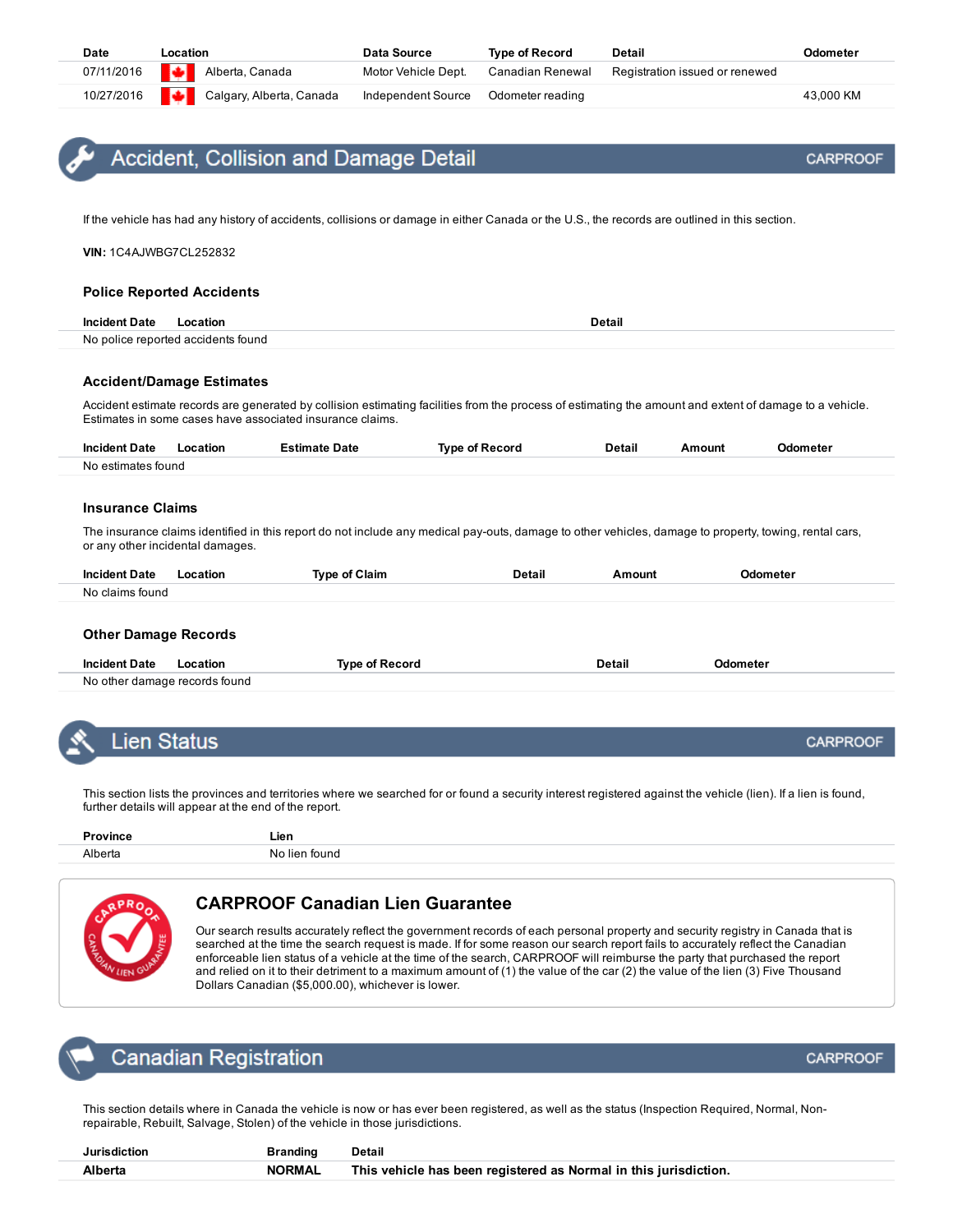| <b>Jurisdiction</b>      | <b>Branding</b> | <b>Detail</b> |
|--------------------------|-----------------|---------------|
| <b>British Columbia</b>  | Not found       |               |
| Manitoba                 | Not found       |               |
| <b>New Brunswick</b>     | Not found       |               |
| Newfoundland             | Not found       |               |
| Nova Scotia              | Not found       |               |
| Northwest Territories    | Not found       |               |
| Nunavut                  | Not found       |               |
| Ontario                  | Not found       |               |
| Prince Edward Island     | Not found       |               |
| Quebec                   | Not found       |               |
| Saskatchewan             | Not found       |               |
| <b>Yukon Territories</b> | Not found       |               |

## <span id="page-2-0"></span>Stolen Vehicle Check

This section outlines data from the Canadian Police Information Centre (CPIC), which is operated by the RCMP under the stewardship of National Police Services, on behalf of the Canadian law enforcement community.

### Stolen Vehicle Check

Not declared stolen.



If the vehicle has been imported, you will find the details below.

### Import Records

No vehicle import records found

<span id="page-2-1"></span>

### United States Vehicle History

In addition to information about the vehicle's history in Canada, CARPROOF also searches for information about the vehicle's history in the United States. If we discover any events in the U.S., you will find them below. Details about accidents, collisions and damage, or any import records will appear in the preceding sections of your report.



| <b>Item Checked</b> | Result | <b>Item Checked</b>           | Result | <b>Item Checked</b>      | <b>Result</b> |
|---------------------|--------|-------------------------------|--------|--------------------------|---------------|
| Abandoned           | No     | <b>Accident Data</b>          | No     | Corrected Title          | No            |
| Damaged             | No     | Driver Education              | No     | Duplicate Title          | No            |
| Emission / Safety   | No     | Fire Damage                   | No     | Fire Damage Incident     | <b>No</b>     |
| Frame Damage        | No     | Government Use                | No     | <b>Grey Market</b>       | No            |
| Hail Damage         | No     | Insurance Loss                | No     | Junk                     | No            |
| Lease               | No     | Lemon / Manufacturer Buy-back | No     | Lien                     | No            |
| Livery Use          | No     | Major Damage                  | No     | NHTSA Crash Test Vehicle | No            |
| Odometer Problem    | No     | Police Use                    | No     | Rebuilt/Rebuildable      | <b>No</b>     |
| Rental / Fleet      | No     | Repossessed                   | No     | Salvage                  | No            |
| Salvage Auction     | No     | Storm Area Registration/Title | No     | Taxi                     | No            |
| Theft               | No     | Water Damage                  | No     |                          |               |

<span id="page-2-2"></span>

**CARPROOF** 

Recall # S43 Recall Date: 7/1/2016 PASSENGER AIRBAG INFLATOR **CARPROOF** 

**CARPROOF** 

**CARPROOF**